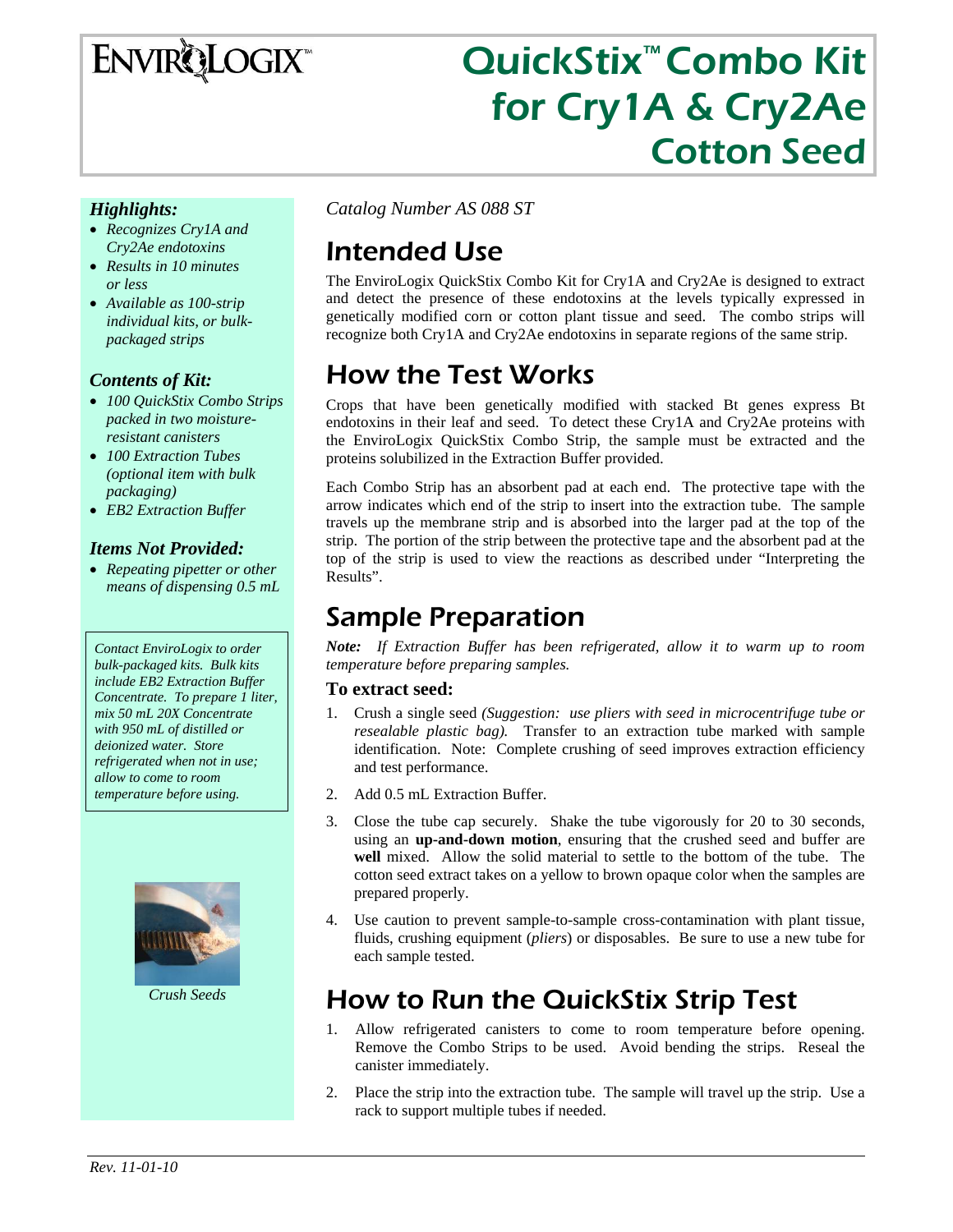#### QuickStix Combo Kit for Cry1A & Cry2Ae Seed Page 2 of 4



*Extract Seed Sample* 



*Insert QuickStix* 

- 3. Allow the strip to develop for 10 minutes before making final assay interpretations. Positive sample results may become obvious much more quickly.
- 4. To retain the strip, cut off and discard the bottom section of the strip covered by the arrow tape.

# Interpreting the Results

Development of the Control Line within 10 minutes indicates that the strip has functioned properly. Any strip that does not develop a Control Line should be discarded and the sample re-tested using another strip.

**One Line** – If the extract is from a negative sample, the strip will only show the Control Line. Development of the Control Line within 7 minutes indicates that the strip has functioned properly. Any strip that does not develop a Control Line should be discarded, and the sample re-tested using another strip.

**Three Lines** – If the extract is from a sample containing both Cry2Ae and Cry1A proteins, a total of three lines will appear.



**Two Lines** – If the extract contains either Cry2Ae or Cry1A proteins,

*Any clearly discernable pink Test Line is considered positive* 

the strip will develop two lines. To identify the positive Test Line, compare the strip to the Interpretation Guide.

Extracts containing Cry1A protein will exhibit a Test Line about 5 mm below the Control Line; extracts containing Cry2Ae protein will exhibit a Test Line about 10 mm below the Control Line.

# Kit Storage

This QuickStix Kit can be stored at room temperature, or refrigerated for a longer shelf life. Note the shelf life on the kit box for each storage temperature. The kit may be used in field applications; however, prolonged exposure to high temperatures may adversely affect the test results. Do not open the desiccated canister until ready to use the test strips.

# Precautions and Notes

- This kit is designed for screening for presence or absence only and is not meant to be quantitative.
- As with all tests, it is recommended that results be confirmed with an alternate method if necessary.
- The assay has been optimized using the protocol and buffer provided in the kit. Deviation from this protocol may invalidate the results of the test.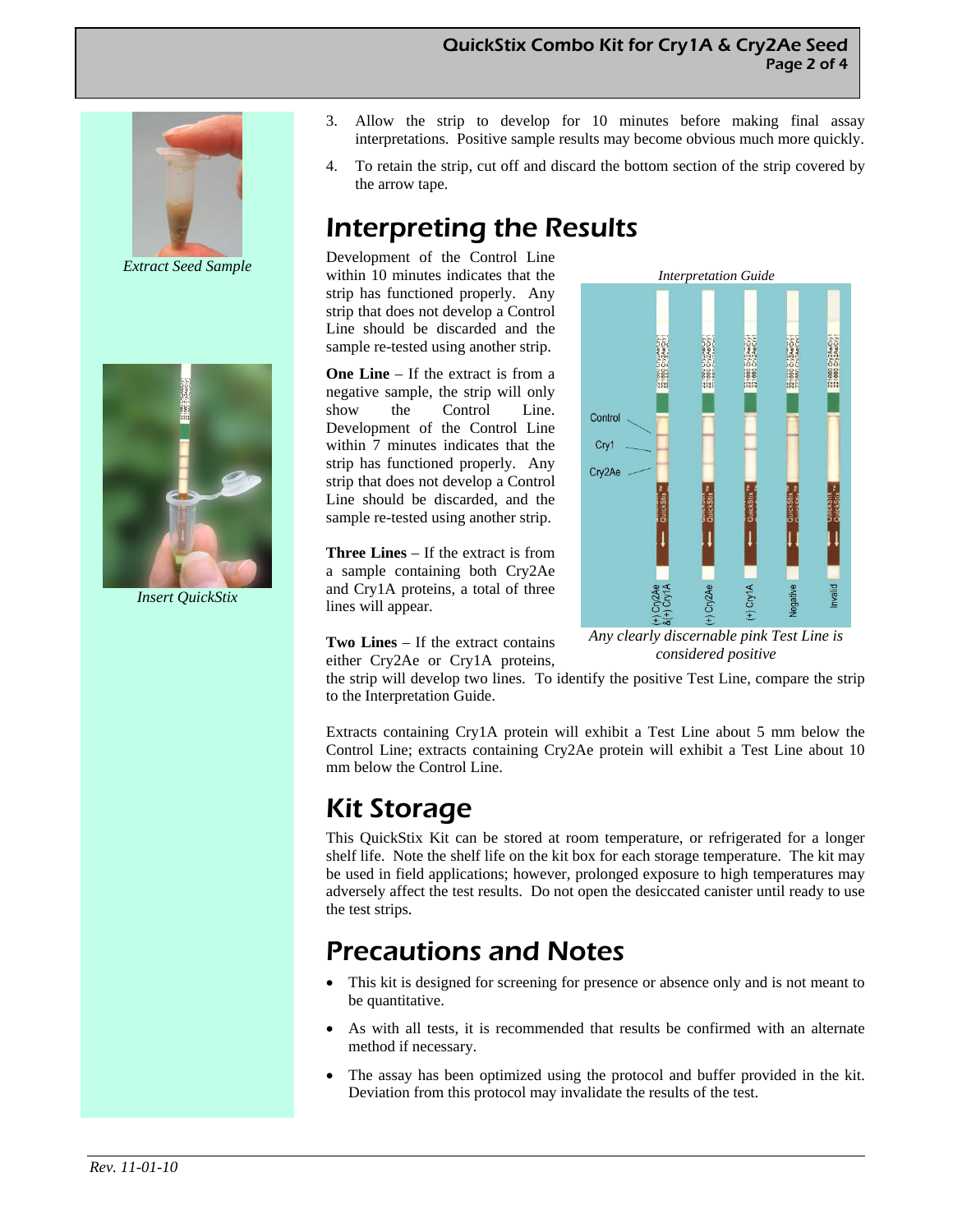- The results generated through the proper use of this kit reflect the condition of the working sample directly tested. Extrapolation as to the condition of the originating lot from which the working sample was derived should be based on sound sampling procedures and statistical calculations which address random sampling effects, non-random seed lot sampling effects, and assay system uncertainty. A negative result obtained when properly testing the working sample does not necessarily mean the originating lot is entirely negative for the analyte or protein in question.
- A negative result with this kit does not mean that the sampled tissue has not been otherwise genetically modified.
- Warning: a strong positive result may safely be interpreted in as little as 2 minutes after sample addition. It is not safe, however, to conclude that a sample is negative before a full 10 minutes has elapsed, as a weak positive sample may require the full 10 minutes for a distinct Test Line to appear.
- Protect all components from hot or cold extremes of temperature when not in use. Do not leave in direct sunlight or in vehicle.